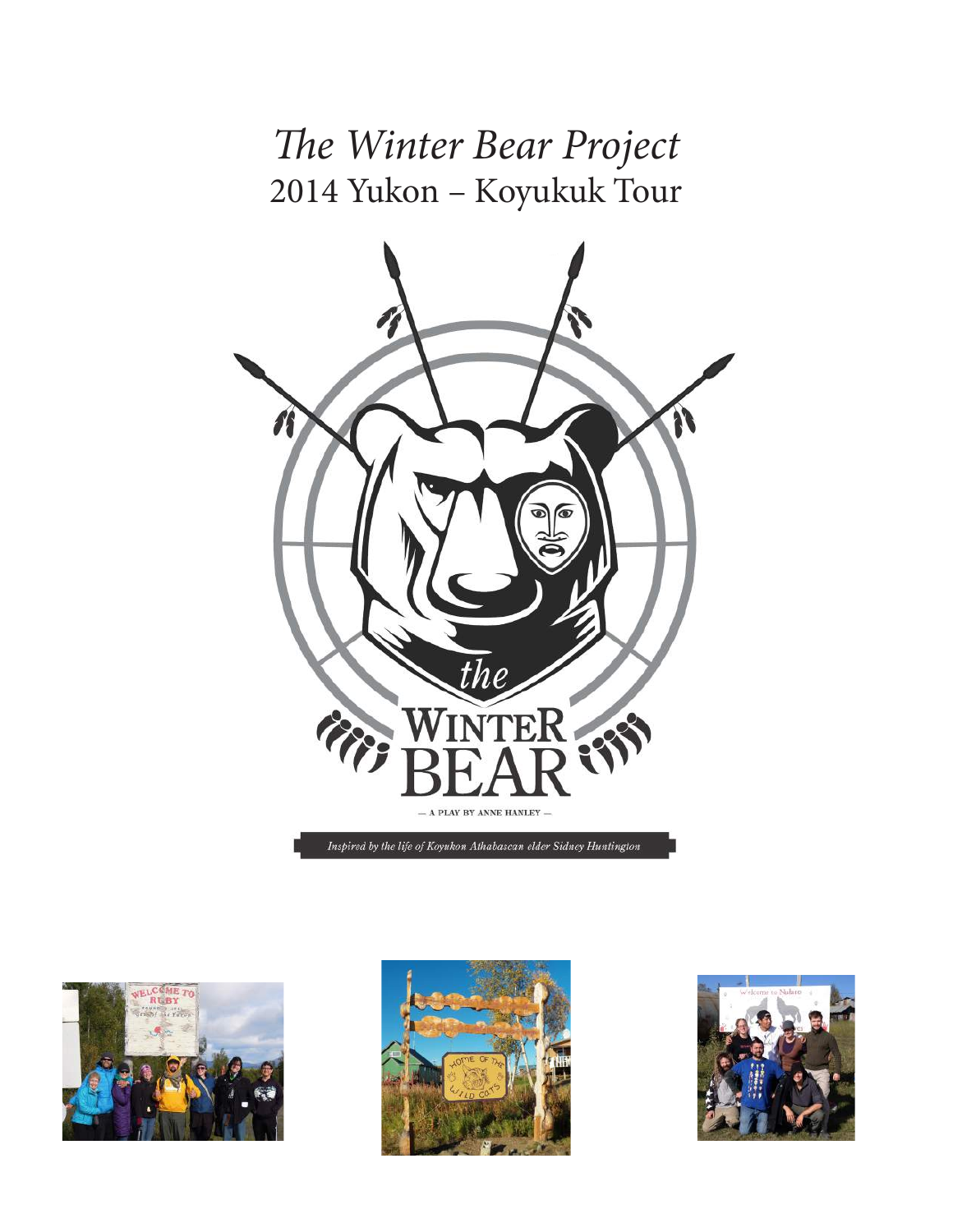*The Winter Bear* is a play that tells the story of an Alaska Native teenager who rises above the traumas of his past to become a leader with the help of mentor Sidney Huntington and a Winter Bear.

The Winter Bear Project combines the play with outreach developed in cooperation with rural Alaskan communities. Native Nonprofits provide Behavioral Health support. Communities provide us with lodging and a place to stage the show and arrange a community potluck before the show. Our actors and crew lead workshops in a variety of creative disciplines with students in local schools while we are there. Professional teaching artists also lead workshops in a variety of creative disciplines with local students.

- **• Broaden awareness about the causes of Alaska Native teen suicide**
- **• Stimulate dialogue about these causes**
- **• Promote healing and healthy decision-making through our School Workshops**

In September 2014, The Winter Bear Project traveled to six sites along the Yukon and Koyukuk Rivers to deliver a message of hope through live theatre performance.



*Winter Bear cast members with kids in Kaltag*

"*The little ones laughed and laughed. The old ones cried and cried." – Nulato audience member (translated from American Sign)*



*Many crosses in villages like Ruby mark graves of young people lost to suicide.*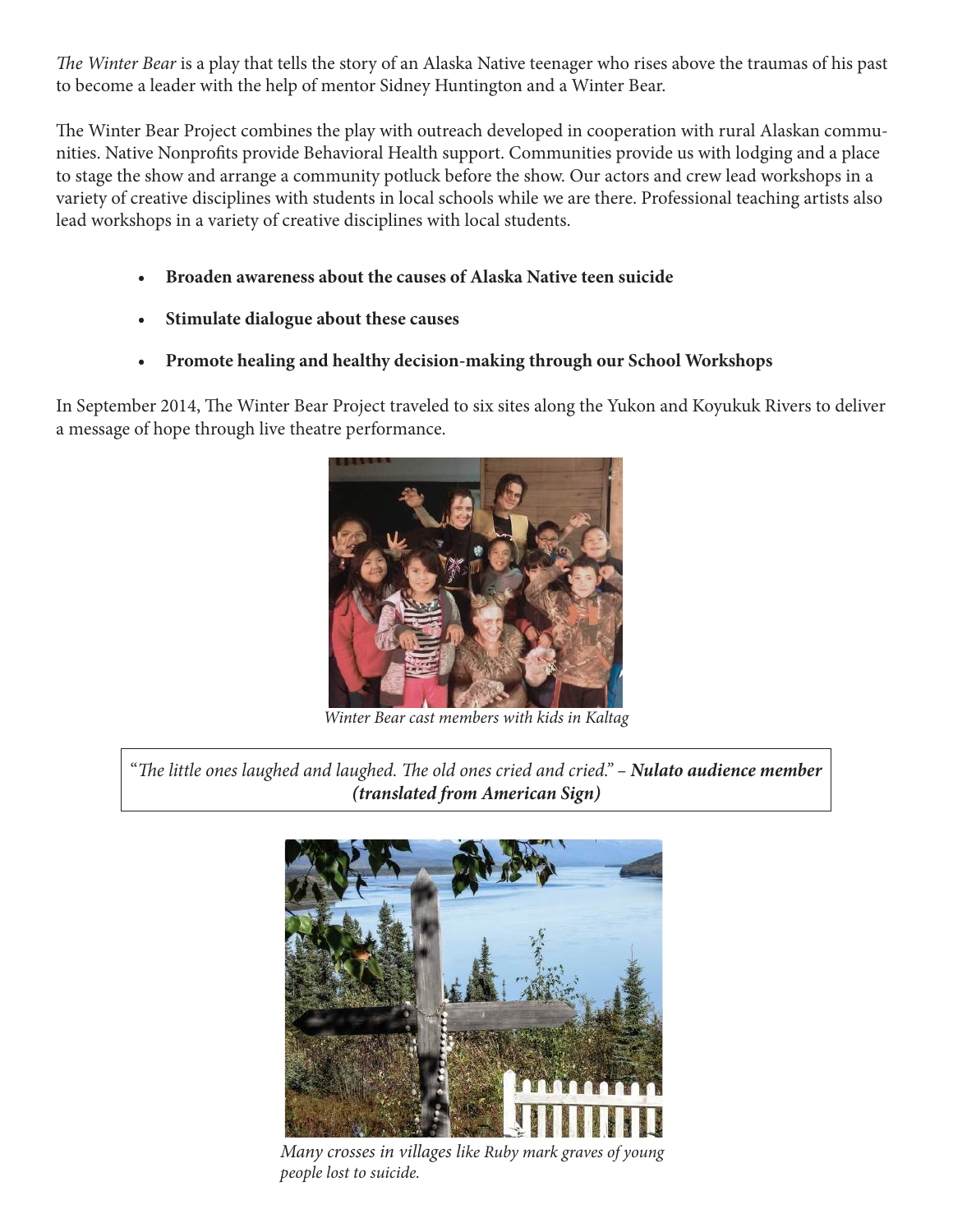### **2014 TCC Yukon-Koyukuk Tour Schedule**

| April 10     | Preview at Effie Kokrine Charter School                                                                               |
|--------------|-----------------------------------------------------------------------------------------------------------------------|
| August 29    | Dress Rehearsal Show, Boys & Girls Home of Alaska, Fairbanks                                                          |
| September 2  | Workshops for educators, Tanana<br>Evening Community show, Tanana School                                              |
| September 4  | Workshops, Ruby<br>Evening Community Show, Merreline A. Kangas School                                                 |
| September 5  | Workshops with Nulato & Galena Interior Learning Academy students<br>Evening Community show, Andrew K. Demoski School |
| September 8  | Workshops, Kaltag<br>Evening Community show, Kaltag School                                                            |
| September 10 | Workshops, Huslia<br>Evening Community show, Jimmy Huntington School                                                  |
| September 12 | Workshops Allakaket<br>Evening Community show, Allakaket School                                                       |



 *Workshop leader Erick Robertson plays a game of "Freeze" with Kaltag students*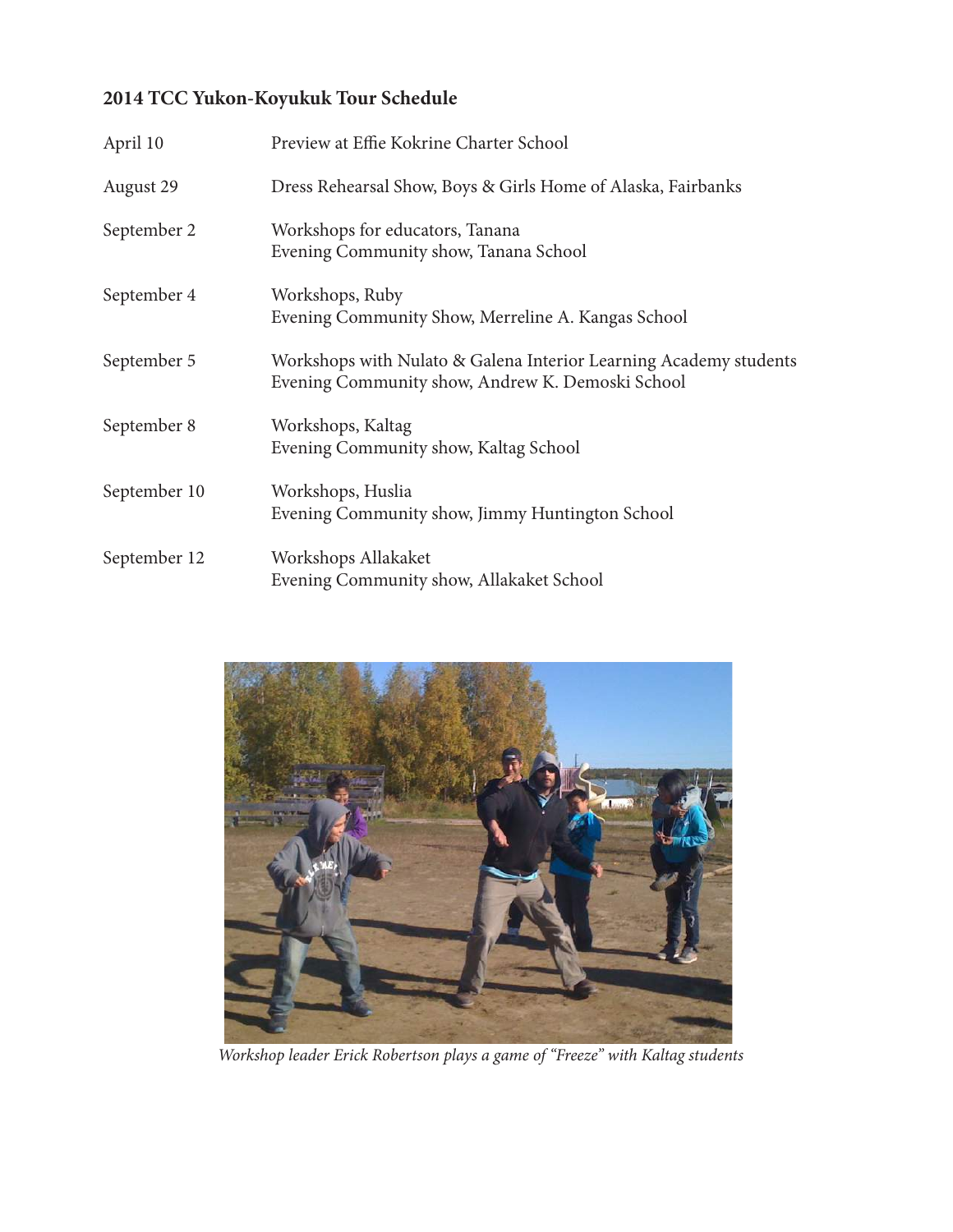| Community    | # in<br>attendance | # Community<br><b>Members</b><br>(2013) | $%$ of<br>Community |
|--------------|--------------------|-----------------------------------------|---------------------|
| Boys & Girls | 58                 | n/a                                     | n/a                 |
| Tanana       | 61                 | 251                                     | 24%                 |
| Ruby         | 85                 | 170                                     | 50%                 |
| Nulato       | 107                | 270                                     | 40%                 |
| Kaltag       | 64                 | 194                                     | 33%                 |
| Huslia       | 92                 | 281                                     | 33%                 |
| Allakaket    | 65                 | 107                                     | 61%                 |

## **532Total Play Attendance**

*"It was amazing, I love how honest it was." –Audience Member, Tanana*



*Allakaket ladies reading their programs. William Bradshaw photo*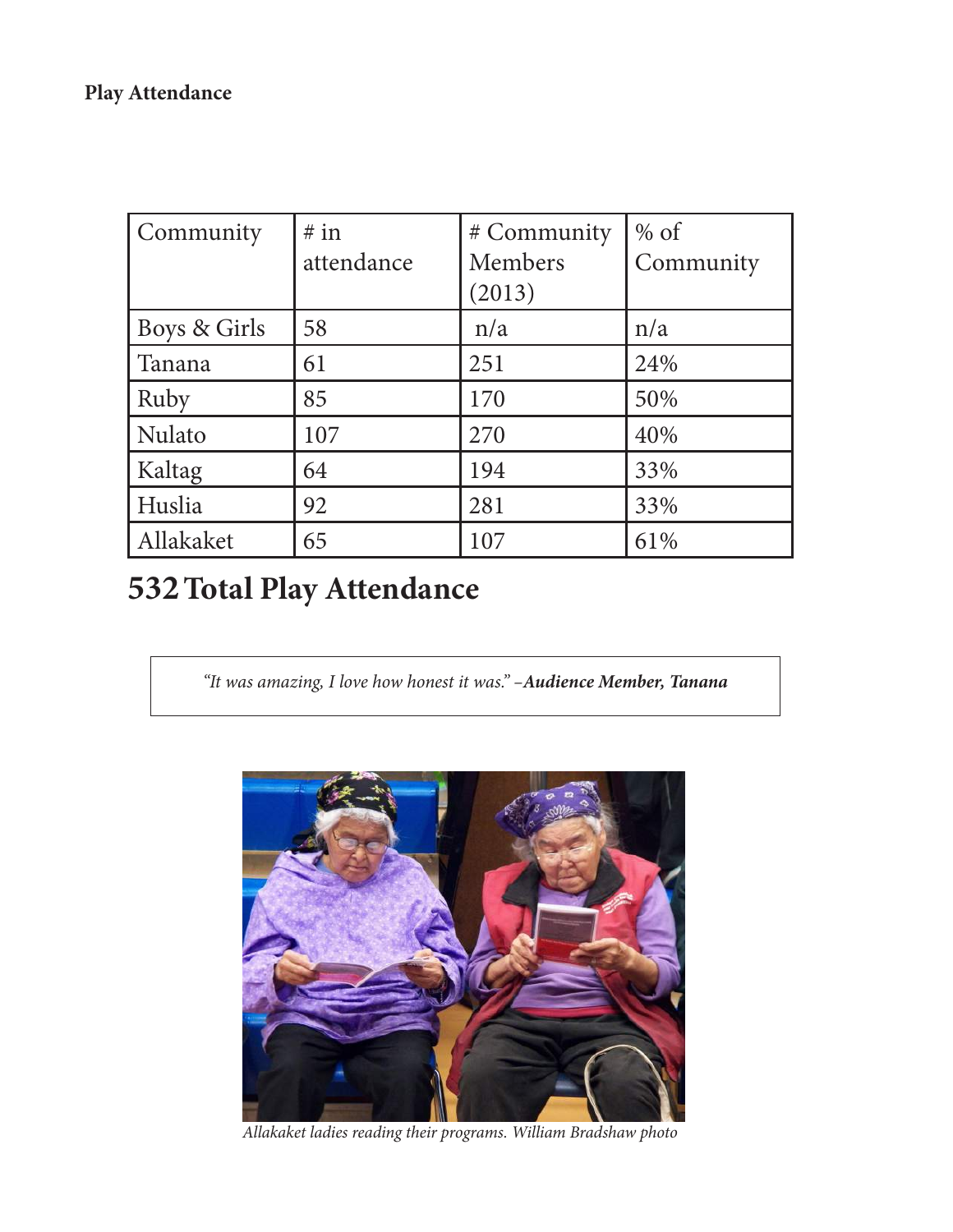| Workshops    |                      |                              |                         |  |  |  |
|--------------|----------------------|------------------------------|-------------------------|--|--|--|
| Community    | # Students in school | <b>Student Contact hours</b> | <b>Instructor Hours</b> |  |  |  |
| Boys & Girls | 48                   | 96                           | 32                      |  |  |  |
| Tanana       | 20                   | 30                           | 32                      |  |  |  |
| Ruby         | 28                   | 51                           | 25                      |  |  |  |
| Nulato       | 38                   | 90                           | 13                      |  |  |  |
| Kaltag       | 23                   | 82                           | 15                      |  |  |  |
| Huslia       | 87                   | 140                          | 36                      |  |  |  |
| Allakaket    | 35                   | 55                           | 15                      |  |  |  |
| <b>TOTAL</b> | 279                  | 544                          | 168                     |  |  |  |

*"I'm never going to forget you guys. [Playing theatre games] is the most fun I've ever had." -Kaltag Middle School student*



*Debra Naaqtuuq Dommek (Miranda) telling an Iñupiaq story for Kadey Ambrose (Lynx) and Ruby students*

**Workshops offered, Fall 2014: Theater Games, Native Dance, Hip Hop Dance, Kung Fu, Creative Movement, Telling Your Story, Beginning Guitar**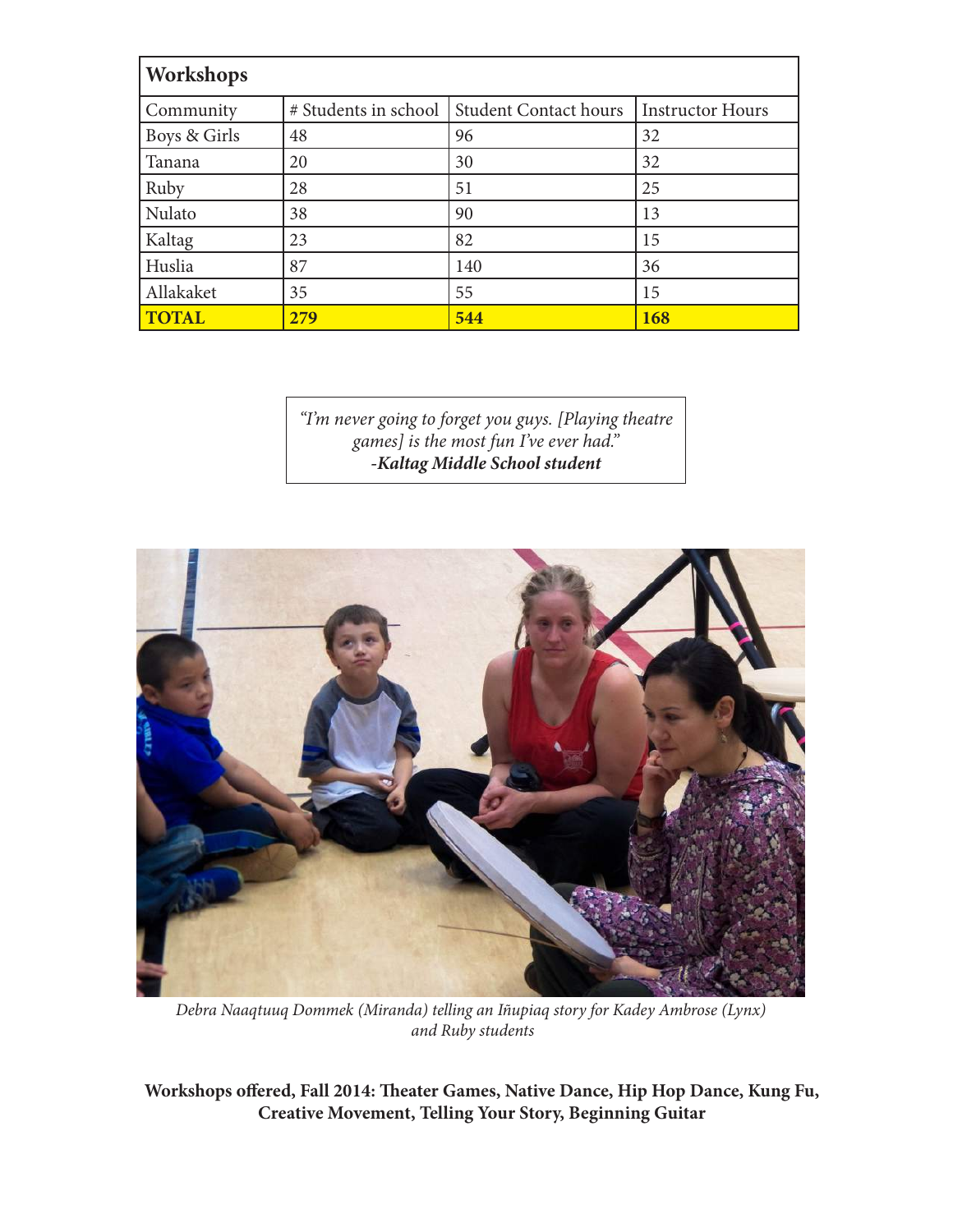#### **TANANA**



*Tanana kids goofing off after the show Sign outside Tanana Commercial Store*

T.C.CO WILL CLOSE @ 5:30<br>To run down to the school<br>for the polluck for the<br>WINTER BEAR PLAY.

*"It brought hope into my eyes, to keep encouraging our children not to give up but to seek out our culture!" – Audience Member, Tanana*

> *"[The play] shows we can be a strength to each other." –Audience Member, Tanana*

#### **RUBY**



*The Merreline A. Kangas school gym featured a mural of pictures of current Ruby residents superimposed over old pictures. The kid were eager to point out pictures of themselves and their relatives.*



*Some Galena folks came by boat for the show in Ruby Brían Wescott (Sidney Huntington) jokes with* 



*Emmitt Peters, Sr., after Ruby show.*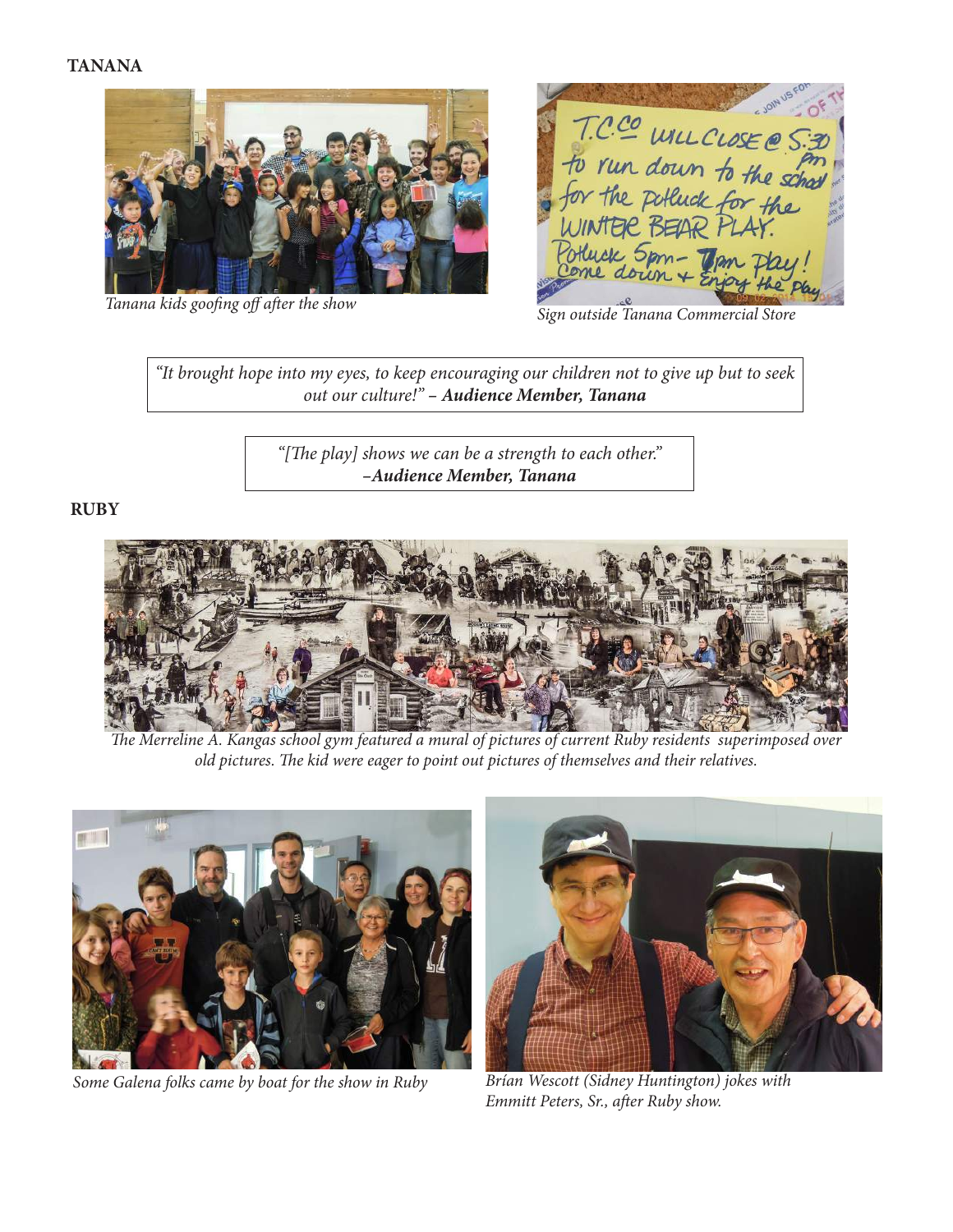#### **NULATO**



*Students from Galena Interior Learning Academy boated down to Nulato for The Winter Bear performance.*



*GILA students loading up to return home*



*Sidney Huntington paid us a surprise visit, arriving by boat from Galena for the Nulato performance.*

*"[The Winter Bear]…bridged the gap between native beliefs (now/then) with real struggles that teens face everywhere." –Audience Member, Nulato*

*"I happened to be in Nulato just after the Winter Bear Project and people there were saying that it was the first time in years they had such a large crowd attend an event." – Kerry Boyd, Superintendent, Yukon – Koyukuk School District*



*Sidney Huntington told the audience about the effects of suicide on his family.*

#### **KALTAG**



*A young lady from Kaltag practicing her Hip Hop moves.*



*Nancy Mason, Principal, Dolly Solomon, Cook, and staff prepare a special salmon lunch for us at Kaltag.* 

*"Thank you again for coming to Kaltag; the entire experience was exceptional." –Nancy Mason, Principal, Kaltag School*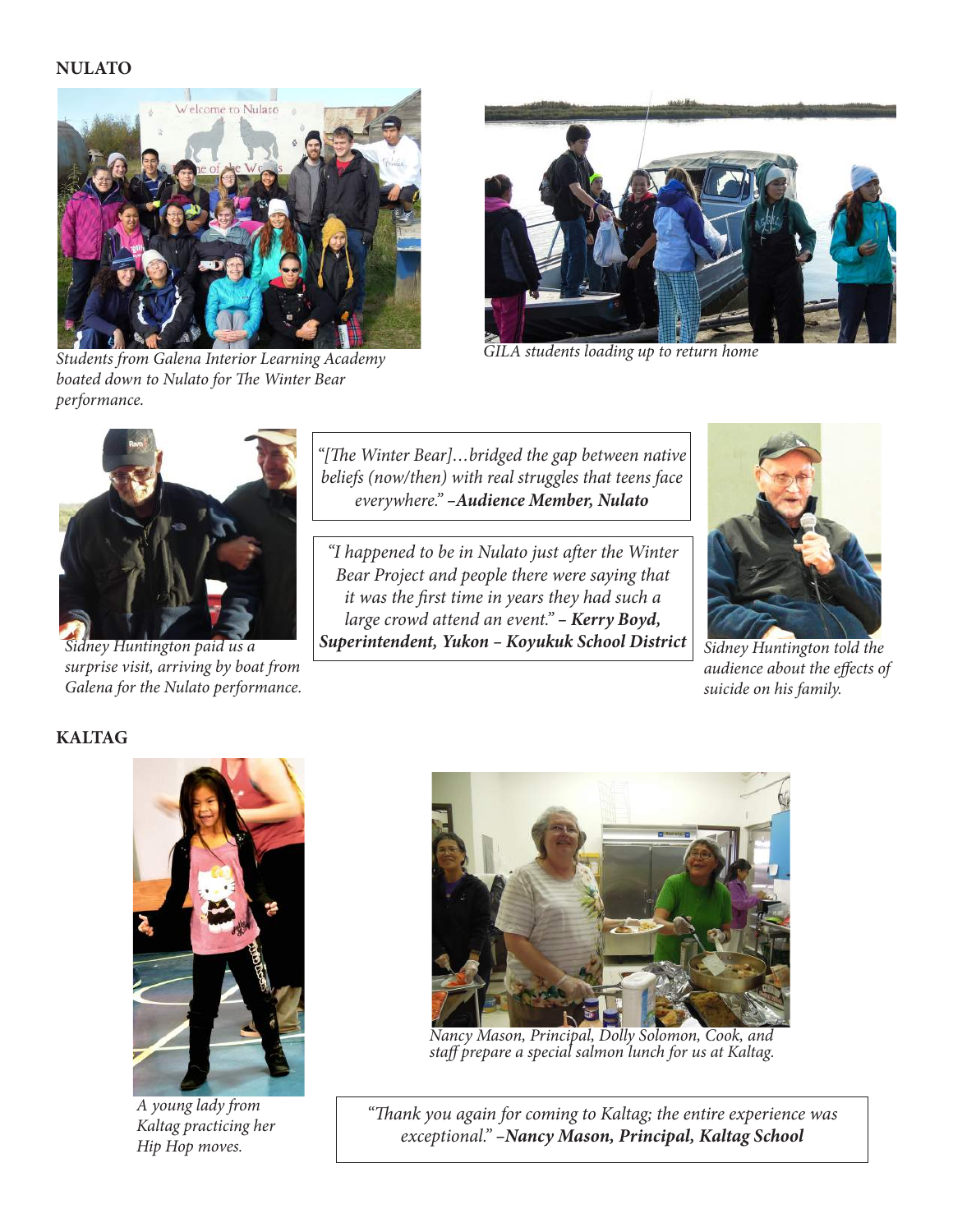#### **HUSLIA**



*Kevin Lee (Wolverine) and Clayton Tic- knor (Wolf) packing up in Huslia.*



*Shirley Vent at Huslia show*



*Debra Naaqtuuq Dommek (Miranda) and Anne Hanley (Playwright) decorate a ceiling tile for Jimmy Huntington School, Huslia.*

*"Never give up on a person." -Audience Member, Huslia*

#### **ALLAKAKET**



*Laurie Beam, Principal, whips up dinner for 65 in Allakaket*



 *Johnson Moses entertains the crowd in Allakaket. William Bradshaw photo*



*Clayton Ticknor (Wolf) and Sarah Mitchell (Raven) warm up the crowd in Allakaket*



*Lydia Bergman at Allakaket show. Wiliam Bradshaw photo*



*Allakaket kids in potluck line*

*"It made me glad to be alive." – Audience Member, Allakaket*

*"I got PTSD from the things that were done to me, starting way back when I was a kid. Now I struggle with that. This (The Winter Bear) was a hard thing for me to watch, but it was a good thing because it gives me hope."* -*Audience member, Allakaket*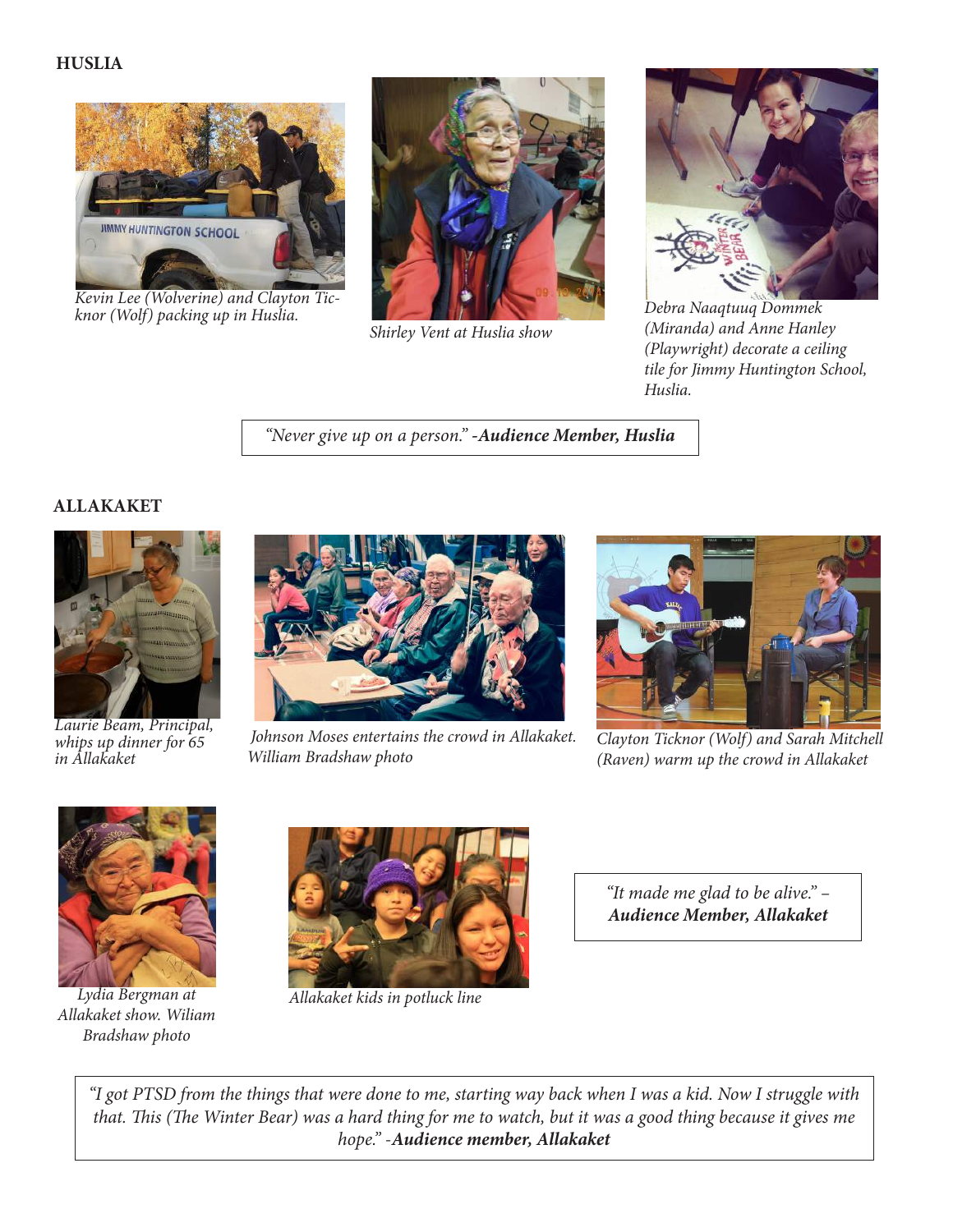#### **Evaluation Component**

Evaluations, consisting of six questions plus space for comments, were either directly distributed to audience members or made available to them after every performance.

#### **Evaluations Forms Completed**

**Fairbanks: 29 Yukon-Koyukuk Tour: 94 Total: 123**

*"Great story about NOT QUITTING and survival." –Audience Member, Tanana*



*The Winter Bear set all packed up and ready to fly home to Fairbanks.*



**Did the play make you feel hopeful? Did the play help you understand someone** 





*"Thank you for coming here and showing everybody how wonderful they are and that suicide could hurt a lot of loved ones and friends." –Audience Member, Boys & Girls Home of Alaska.*

#### **Does seeing this play make you more likely to reach out to a friend who may have suicidal thoughts?**